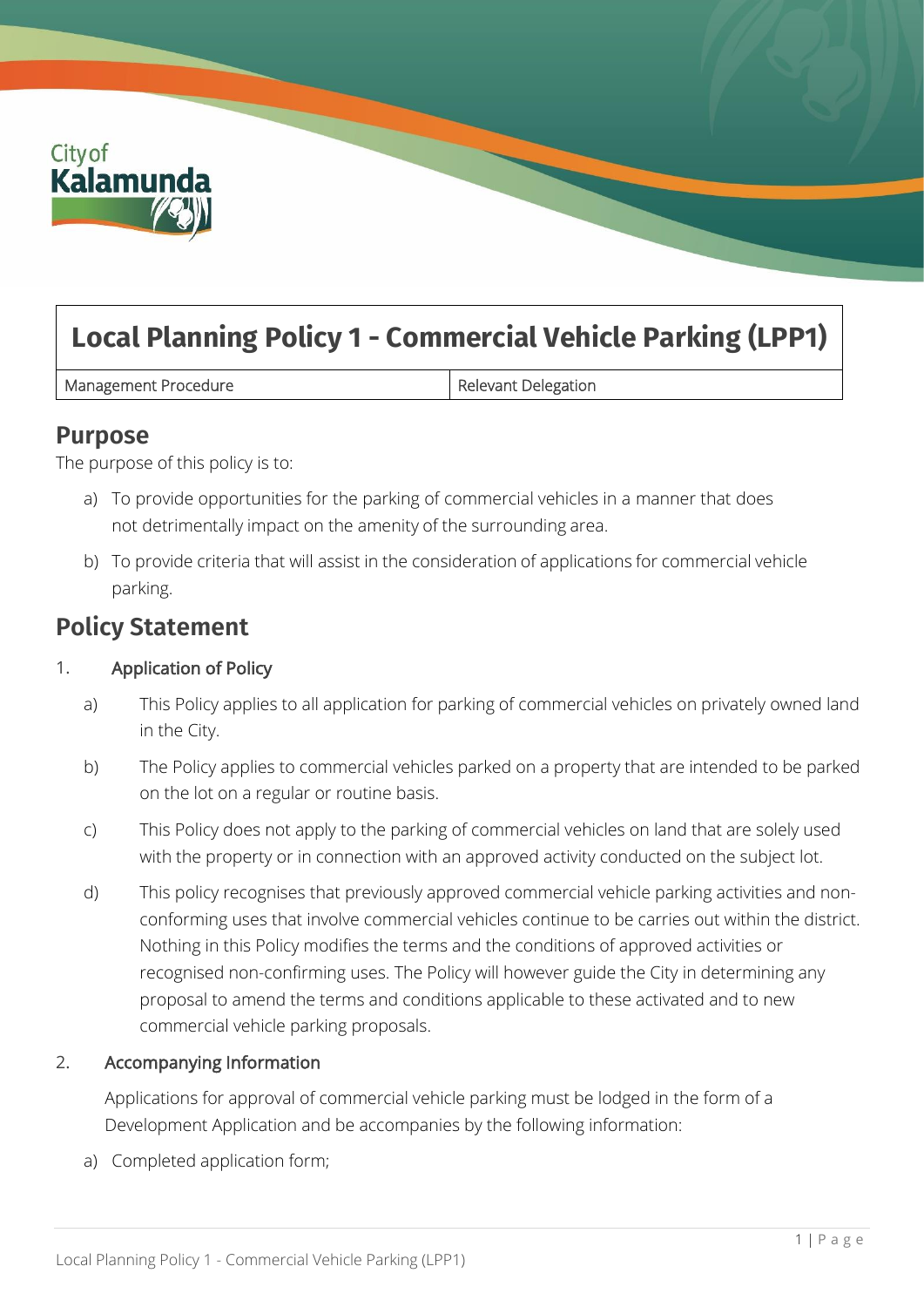

- b) A plan to scale of not less than 1:500 showing lot boundaries and the location of the dwelling, outbuildings, driveway, proposed parking location and intended vehicle screening measures;
- c) Completed Commercial Vehicle Details Form;
- d) A photograph showing the location where the vehicle is proposed to be parked;
- e) Photographs of the front, side and rear of the vehicles/s to be parked on the property;
- f) An indication of the typical frequency and times that the vehicle will be driven to and from the subject property and description on the main functions of the vehicles;
- g) A copy of the driver's licence of each person that will drive the commercial vehicle/s, clearly identifying their registered residential address;
- h) Payment of the required application fee.

#### 3. Assessment Criteria

Applications for approval of commercial vehicle parking will be determined in accordance with the following provisions:

- a) The commercial vehicle to be parked on the property shall not exceed:
	- i. Rigid type 11 metres in length, 2.5m in width and 4.3 metres in height (either laden or unladen).
	- ii. Articulated type 17.5 metres in length, 2.5 metres in width and 4.3 metres in height (laden or unladen).
- b) The commercial vehicle shall be parked entirely on the lot behind the front alignment of the dwelling, and preferably behind the rear alignment of the dwelling. If the vehicle is parked alongside the dwelling, then gates and/or fencing of a minimum height of 1.8m shall be erected to satisfactorily screen the vehicle from the public realm.
- c) The commercial vehicle must be pared on the lot so that it does not interfere with the access and/or egress of other vehicles.
- d) The commercial vehicle(s) must enter and leave the property in a forward gear, unless otherwise approved.
- e) Spray painting, panel beating and major servicing on the commercial vehicle will not be permitted on the lot. Maintenance is limited to oil and grease changes, changes of tyres (not repair of tyres), and other minor maintenance as approved.'
- f) Washing of the commercial vehicle on the lot is limited to the use of water and mild detergent, and excluded the use of any solvents, degreasing substance, steam cleaning and any other processes.
- g) The commercial vehicle shall only be started and/or manoeuvred on the lot in such a manner and such times approved by the Council, being consistent with the provisions of the Environmental Protection (Noise) Regulations. Standard vehicle movement and start up times between 7.00am